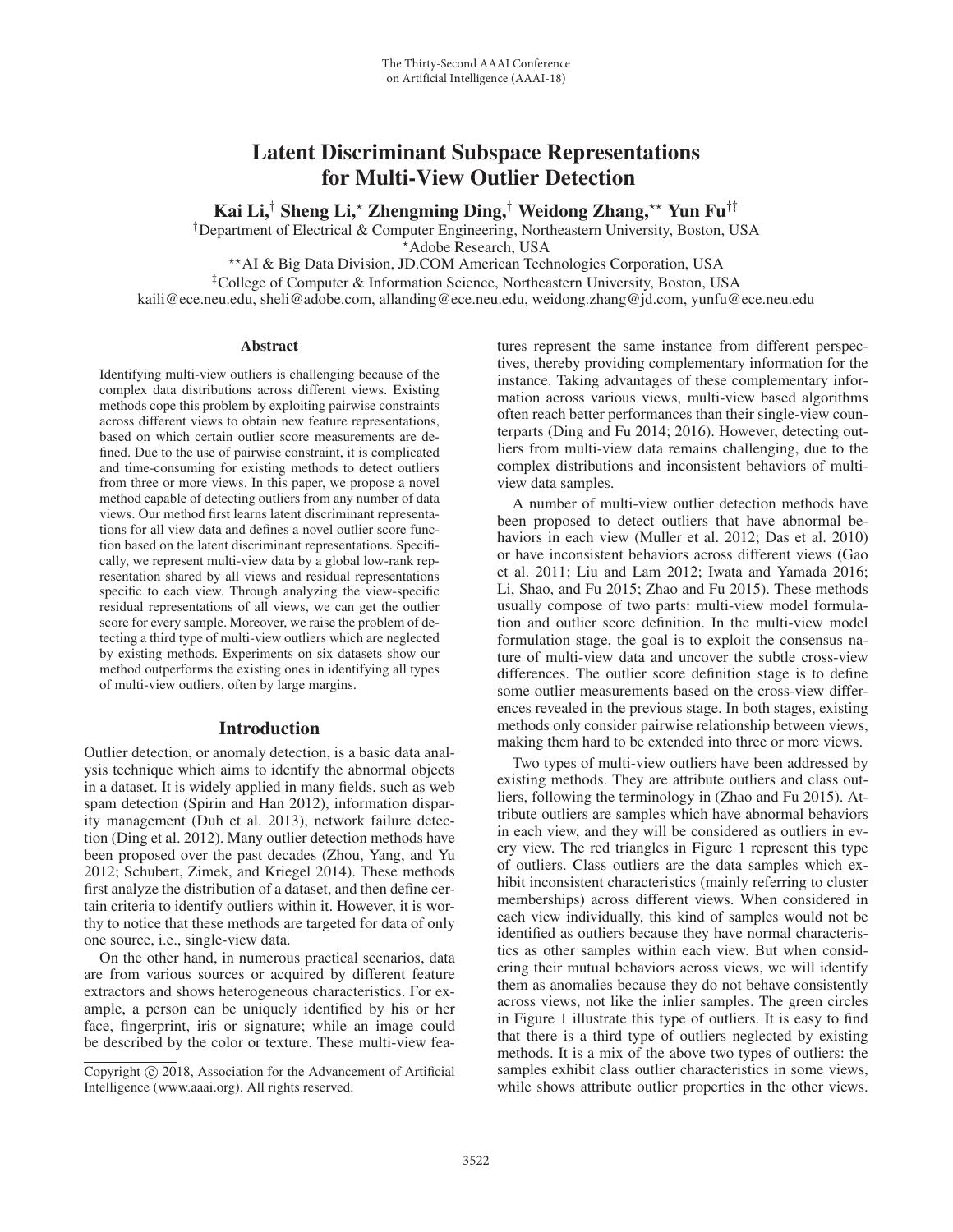In other words, they are the samples which exhibit normal within-view behaviors whereas inconsistent cross-view behaviors in some views, but consistently behave abnormally in the other views. For terminological convenience, we call this type of outlier as *class-attribute outlier*. Illustration of this type of outliers is shown in Figure 1, indicated by the blue squares.

In this paper, we propose a new multi-view outlier detection algorithm which is able to detect all the three types of outliers simultaneously, and is essentially extensible to deal with any number of views. We achieve this by learning a latent discriminant representation for each view data and defining a novel outlier score function based on the latent discriminant representations of all views. Specifically, we represent the input multi-view data by a global low-rank representation shared by all views and view-specific residual representations specific to each view. Through analyzing the view-specific residual representations for all views, we can get the outlier scores for the samples. Our major contributions are outlined as:

- We develop a new model for outlier detection from multi-view data. Our model represents each view data by a global low-rank subspace representation and a latent view-specific subspace representation. The global lowrank subspace representation encodes the consensus information shared by all views, while the latent subspace representation encodes discriminant information specific to each view. In this way, we do not need to encode crossconsistency in a pairwise fashion, allowing our model to conveniently handle three or more view data.
- We define an outlier score measurement by using the latent discriminant representations of all views. Thanks to the avoidance of calculating outlier score by permuting view pairs, our outlier score measurement can better handle the heterogeneity of cross-view data, thus being more reliable for data of three or more sources. Moreover, our outlier score measurement can easily handle multi-view data of different dimensions and is totally unsupervised.
- To the best our knowledge, we are the first to raise the problem of detecting the third type of outlier, as a complementation of the existing two types. We believe this complementation is beneficial for the community to develop more complete and reliable multi-view outlier detection algorithms and systems.

# Related Works

In this section, we introduce two most relevant research topics to our approach, including multi-view outlier detection and multi-view subspace learning.

Multi-view Outlier Detection. Traditional multi-view outlier detection approaches focus on detecting outliers that exhibit abnormal behaviors in each view (Das et al. 2010; Gao et al. 2010; Janeja and Palanisamy 2013). Recently, a new branch of multi-view outlier detection methods have been proposed (Gao et al. 2011; Liu and Lam 2012; Marcos Alvarez et al. 2013). These methods try to find the samples that have inconsistent cross-view cluster memberships. HOrizontal Anomaly Detection (HOAD) (Gao et al. 2011)



Figure 1: Illustration of three types of outliers.

pioneers this branch of methods. It firstly computes spectral embeddings with an ensemble similarity matrix, and then calculates the outlier score with the cosine distance between different embeddings. Subsequent works utilize sophisticated machine learning algorithms to detect inconsistent characteristics for each object, e.g., consensus clustering (Liu and Lam 2012), affinity propagation (Marcos Alvarez et al. 2013), and probabilistic latent variable models (Iwata and Yamada 2016). To identify two types of outliers simultaneously,  $l_{2,1}$ -norm induced error terms are integrated into low-rank subspace learning (Li, Shao, and Fu 2015) and Kmeans clustering (Zhao and Fu 2015). Our method detects the three types of outliers (see the introduction above) simultaneously and solves the problem of existing methods in dealing with three or more view data by learning latent discriminative subspace representations for multi-view data.

Multi-view Subspace Clustering. Subspace clustering methods generally hold the assumption that data samples are drawn from multiple subspaces corresponding to different clusters. Recently, the subspace clustering based on self representation has been proposed, where each data point in a dataset can be expressed as a linear combination of the samples within the dataset (Liu, Lin, and Yu 2010; Elhamifar and Vidal 2013). Multi-view subspace clustering methods take advantages of the rich and complementary information of multi-view data for clustering task. (Guo 2013) formulates the multi-view subspace learning as a joint optimization for a consensus subspace representation matrix and a group sparsity inducing norm. (White et al. 2012) provide a convex reformulation of two-view subspace learning. Some methods tackle this problem from the view of dimensionality reduction, which typically learn a low-dimensional subspace from the multi-view data and employ existing clustering methods to get the results. The representatives of this line include (Chaudhuri et al. 2009; Blaschko and Lampert 2008), which project the multi-view high dimensional data onto a low dimensional subspace by exploiting canonical correlation analysis. These existing multi-view clustering methods have limitations of either targeting only from twoview cases, or are quite susceptible with the quality of original features, especially under the condition that the observations are insufficient and/or grossly corrupted (Cao et al. 2015). Our proposed multi-view subspace discovery model is specially designed to deal with corrupted data and is not limited by the number of views. We achieve this by expressing multi-view data with a common low-rank representation and view-specific representations where view-discriminant information (including outlier information) are encoded.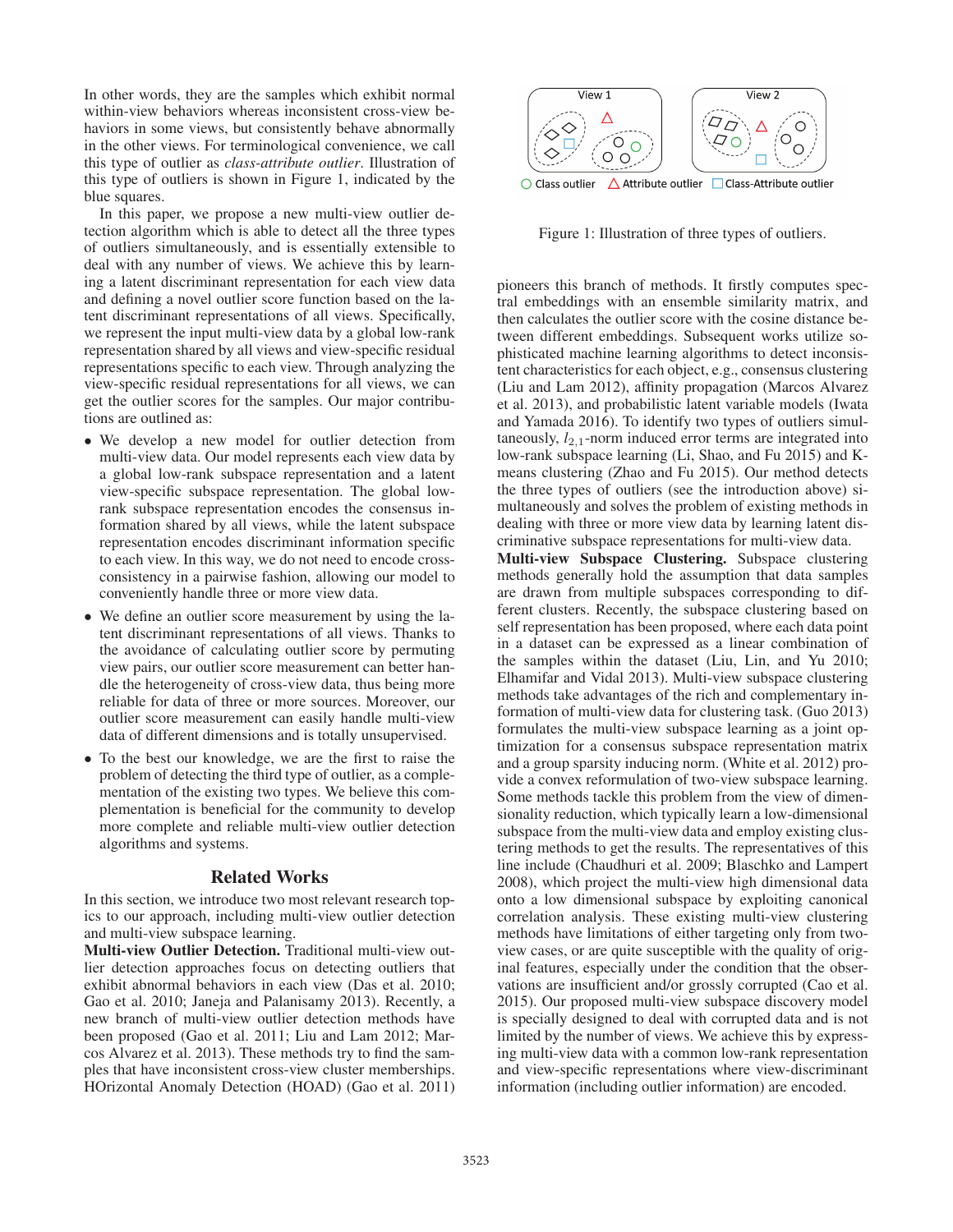# Algorithm

In this section, prior to presenting the proposed method, we introduce the preliminary knowledge about low-rank subspace analysis for the single-view case. Based on that, we introduce the proposed multi-view outlier detection algorithm.

## Low-Rank Subspace Analysis

A dataset usually lies in an underlying low-dimensional subspace, rather than distributing uniformly in the entire space (Vidal and Favaro 2014). Thus, the data points can be represented by a low-dimensional subspace. Specifically, given a dataset  $X = \{x_1, x_2, \ldots, x_v, \ldots, x_n\} \in \mathbb{R}^{d \times n}$ , by exploiting the self-expressiveness property, the dataset can be represented as:

$$
X = XZ + E,\t\t(1)
$$

where  $Z = \{z_1, z_2, \dots, z_i, \dots, z_n\} \in \mathbb{R}^{n \times n}$  is the subspace representation matrix; each  $z_i$  is the representation of the original data point  $x_i \in X$  based on the subspace.  $E \in \mathbb{R}^{d \times n}$  is the error matrix. By assuming the samples in the same cluster could be drawn from the same subspace, Z should be a low-rank coefficient matrix that has the blockdiagonal structure. In this way, we can learn a compact coefficient representation for the original data by solving the following problem:

$$
\min_{Z,E} \quad ||Z||_* + f(E)
$$
\n
$$
\text{s.t.} \quad X = XZ + E,
$$
\n
$$
(2)
$$

where  $\|\cdot\|_*$  represents the trace norm (Candès et al. 2011). Trace norm is a commonly-used approximation of the nonconvex rank( $\cdot$ ) function.  $f(E)$  is some regularization function of E, for example,  $f(E) = ||E||_{2,1}$  (Liu, Lin, and Yu 2010).

We extend this single-view low-rank analysis method to multi-view cases, by assuming that multi-view data can be represented by a global low-rank coefficient matrix and view-specific coefficient matrices.

## Proposed Model

Denoted by  $\mathcal{X} = \{X^1, X^2, \dots, X^v, \dots, X^V\}$  the collection of V view data, where  $X^v \in \mathbb{R}^{d_v \times n}$  denotes the n samples of dimension  $d_v$  from the v-th view. In each view, we can learn a compact representation for the original data through the above low-rank subspace analysis. From the perspective of data representation, since the new representation of a data sample can be seen as the coefficient when the sample is expressed by all the samples, it is therefore reasonable to expect the expression coefficients for the same sample to be consistent across all views. This property can be exploited to guide the multi-view subspace discovery process to learn consistent cross-view representations.

However, when the data are corrupted by outliers, the cross-view consistency property of multi-view coefficient matrices may not be well preserved, especially when the data are corrupted by class or class-attribute outliers because they behave normally as inliers in some views and are hard to be excluded for data representation. To cope this problem, we

formulate a robust multi-view subspace discovery model as:

$$
\min_{\substack{Z_c, Z_v^v, E^v \\ \text{s.t.}}} \quad \substack{\|Z_c\|_{*} + \alpha \sum_{v=1}^V \|Z_r^v\|_{2,1} + \beta \sum_{v=1}^V \|E^v\|_{2,1} \\ \text{s.t.}} \quad X^v = X^v Z_c + X^v Z_r^v + E^v, \\ \forall v = \{1, 2, \dots, V\}, \tag{3}
$$

where  $Z_c$  is the coefficient matrix shared by all views, and  $Z_r^v$  is the residual coefficient matrix specific to the v-th view.  $E^v$  is the error matrix for the v-th view.

We constrain the view-invariant coefficient  $||Z_c||_*$  to be low-rank, following the traditional single-view low-rank subspace clustering algorithms. By taking advantages of the good power of  $l_{2,1}$ -norm in feature selection and error modeling (Nie et al. 2010), we add  $||E^v||_{2,1}$  in our objective function. In fact,  $Z_r^v$  can be viewed as the error component for the coefficient matrix of the  $v$ -th view data. So, we constrain it with  $||Z_r^v||_{2,1}$  in our objective function as well. Through representing the multi-view data with common coefficient matrix and view-specific matrices, and constrain them with low-rank and  $l_{2,1}$ -norm, respectively, we avoid to encode the consistency of multi-view data in a pairwise manner, making our model extensible to any number of views.

One can observe that we represent each view data  $X_v$ by a common coefficient matrix  $Z_c$  shared by all views and a latent view-specific coefficient matrix  $Z_r^v$  in a selfexpression fashion, plus a view-specific error matrix  $E^v$ . The common coefficient matrix  $Z_c$  encodes the information sharable across all views, while the view-specific coefficient matrix  $Z_r^v$  represents the discriminant information related only to the current view. As discussed above, class outliers and class-attribute outliers have inconsistent cluster membership in different views. This inconsistency will be reflected in their corresponding view-specific coefficient matrices, thus facilitating us to figure out the two types of outliers. The view-specific error matrix  $E<sup>v</sup>$  encodes gross errors in each view data, from which we identify the attribute outliers and class-attribute outliers.

#### Outlier Score Measurement

As analyzed above, the view-specific coefficient matrices  ${Z_r^v}_{v=1}^V$  encode the discriminant information for the multiview data, and the cross-view inconsistency can be obtained by analyzing them. Therefore, class outliers and class-attribute outliers can be identify from  $\{Z_r^v\}_{v=1}^V$ . Meanwhile,  $\{E_r^v\}_{v=1}^V$  encode the gross outliers, from which, we can find out attribute outliers and class-attribute outliers. Denoted by  $s(i)$  the outlier score for the *i*-th sample, we define a novel outlier score function as:

$$
s(i) = \sum_{v=1}^{V} ||Z_r^{v,i}||_2^2 + \lambda ||E^{v,i}||_2^2,
$$
 (4)

where  $Z_r^{v,i}$  and  $E^{v,i}$  are the *i*-th columns  $Z_r^v$  and  $E^v$ , respectively;  $\lambda$  is a balancing parameter.

Since the new representations of the  $i$ -th sample from all views are  $\{Z_c^i + Z_r^{v,i}\}_{v=1}^V$ , the first term  $\sum_{k=1}^V \|Z_r^{v,i}\|_2^2$  can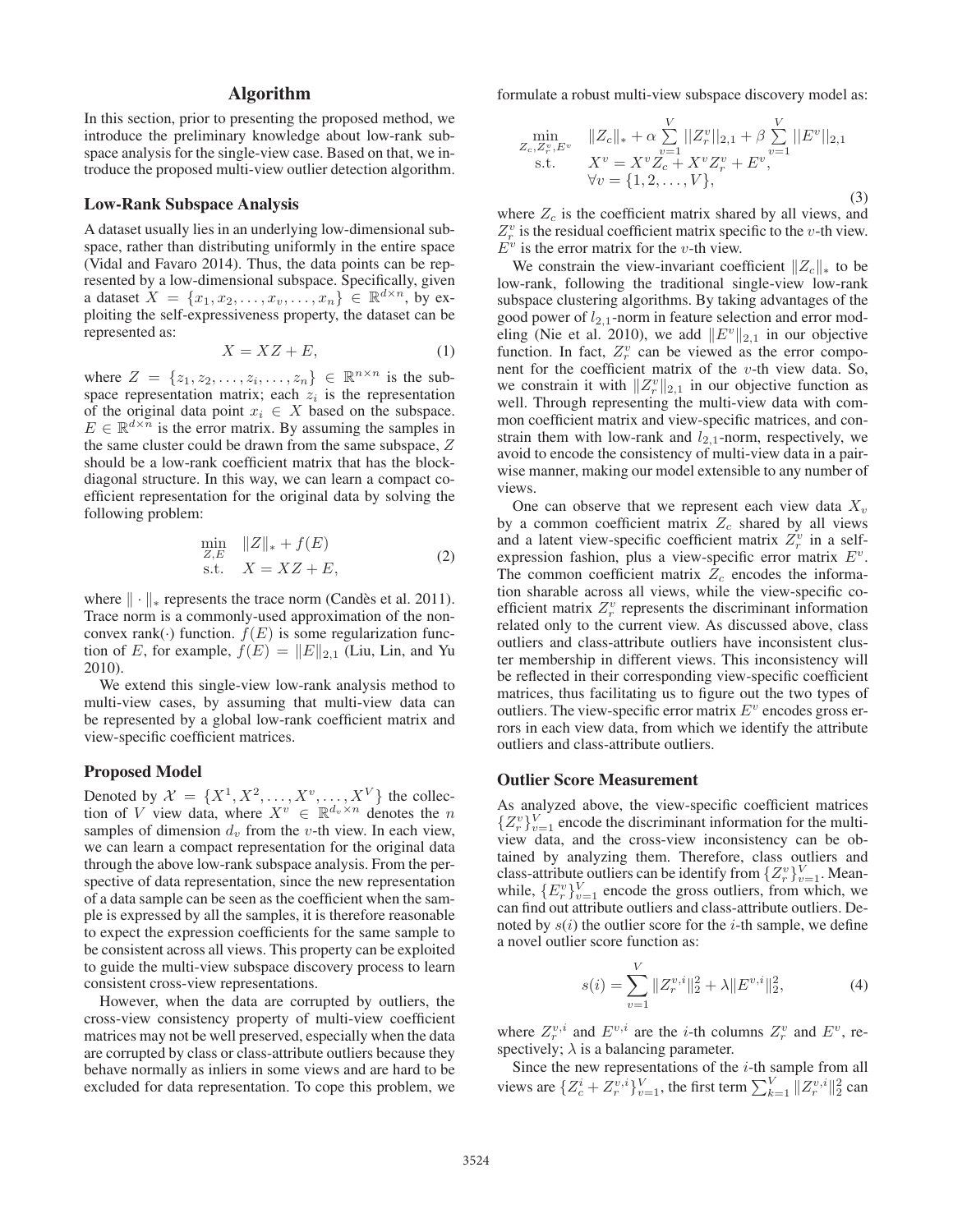be viewed as the squared error of the sample's new representations. Similarly, the second term  $\sum_{k=1}^{V} ||E^{v,i}||_2^2$  is the squared error of the error vectors for the  $i$ -th sample from all view, under the zero-mean assumption of the gross outliers. Squared error measures the distribution compactness of a group of data points, so that the smaller  $s(i)$  is, the less likely the *i*-th sample is an outlier.

Our outlier score measurement avoids a series of problems existing in the previous methods. First, our measurement can easily evaluate outlier scores of samples with more than two views. Previous methods (Li, Shao, and Fu 2015; Zhao and Fu 2015) evaluate outlier scores of samples in pairwise manners, so that it is cumbersome to permute all view pairs and calculate the outlier scores. Second, our outlier score function is completely unsupervised, unlike some existing methods (Li, Shao, and Fu 2015; Zhao and Fu 2015) which utilize class information to boost the outlier detection performances. Third, some existing methods use elementwise multiplication of cross-view data vectors to calculate outlier scores, which limits their methods to be applicable to only multi-view data of the same same dimension (Li, Shao, and Fu 2015; Gao et al. 2011). In contrast, our outlier score measurement does not have such a limitation.

#### **Discussion**

Our proposed method inherits some ideas from two recent multi-view outlier detection methods, MLRA (Li, Shao, and Fu 2015) and DMOD (Zhao and Fu 2015). We all target to detect multiple types of outliers simultaneously from the perspective of feature representation: both MLRA and our method learn subspace feature representations, while DMOD takes the cluster indicator matrices as the new feature representations. All three methods use  $l_{2,1}$ -norm to constrain the error matrices. Our method and MLRA both use low-rank constraint to reveal the intrinsic structure of data.

However, our method differs from MLRA and DMOD in the following aspects: (1) Our model is essentially extensible to deal with any number of data views, while it is hard for MLRA and DMOD to do so. This is because we encode cross-view consistency via learning a common representation shared by all view data. In contrast, the cross-view consistency is guaranteed by enforcing pairwise similarity in MLRA and DMOD. (2) Our outlier score function is able to evaluate three or more view data of different dimensions and is totally unsupervised, while those of MLRA and DMOD are not. Our novel outlier score function does not rely on pairwise analysis of the new representations as what MLRA and DMOD do, so that it can calculate the outlier score for each sample of any number of data sources. Meanwhile, MLRA uses dot production to evaluate the correlation of a pair of feature vectors, which requires the feature vectors being of the same dimension. So, MLRA is unable to handle multi-view data of different dimensions. We instead calculate outlier score for each sample simply by calculating the square errors of the new representations and the error vectors of samples, so that our method is able to handle multi-view data of various dimensions. Furthermore, class information are both utilized in MLRA and DMOD for boosting the outlier detection performance, which makes their methods not

fully unsupervised. Our outlier score function on the other hand is totally unsupervised, which fits better for practical applications. (3) MLRA and DMOD is designed to detect the two types of multi-view outliers, while our method targets for detecting the three types of outliers simultaneously.

# **Optimization**

We have presented above the proposed multi-view outlier detection model and the corresponding outlier score measurement. In this part, we introduce the details about how to optimize the model and analyze the time complexity.

Our model in (3) is not jointly convex with respect to all the variables, so that it is hard to global optimizer for it. So, we adopt the famous inexact augmented Lagrange multiplier (ALM) algorithm for efficiently optimizing it (Lin, Chen, and Ma 2010). By introducing a relaxation variable  $J$ , we rewrite our objective function as:

$$
\min_{\substack{Z_c, Z_r^v, J, E^v \\ \text{s.t.}}} \quad \substack{\|J\|_{*} + \alpha \sum_{v=1}^{V} ||Z_r^v||_{2,1} + \beta \sum_{v=1}^{V} ||E^v||_{2,1} \\ \text{s.t.}} \quad X^v = X^v Z_c + X^v Z_r^v + E^v, \\ \forall v = \{1, 2, ..., V\}, \\ Z_c = J. \tag{5}
$$

To solve (5), we introduce Lagrange multipliers  $P$  and  $Q^v$  $(v = 1, 2, \ldots, V)$ , and formulate our objective function as:

$$
\Phi = ||J||_* + \langle P, Z_c - J \rangle + \frac{\mu}{2} ||Z_c - J||_F^2 +
$$
  
\n
$$
\alpha \sum_{v=1}^V ||Z_r^v||_{2,1} + \beta \sum_{v=1}^V ||E^v||_{2,1}
$$
  
\n
$$
+ \sum_{v=1}^V (h(Z_c, Z_r^v, E^v, Q^v) - \frac{1}{\mu} ||Q^v||_F^2),
$$
\n(6)

where  $h(Z_c, Z_r^v, E^v, Q^v) = \frac{\mu}{2} ||X^v - X^v Z_c - X^v Z_r^v - E^v +$  $\frac{Q^v}{\mu}$   $\parallel^2_{\text{F}}$ ), and  $\mu > 0$  is a penalty parameter.  $\langle \cdot \rangle$  represents the inner product of two matrices, i.e.  $\langle A, B \rangle = \text{tr}(A^\top B)$ .

The variables in (6) can be alternatively optimized by fixing the others when optimizing one of them. The step-bystep optimization procedures are as follows.

**Update**  $J$ : By keeping only the terms relevant to  $J$ , we obtain

$$
J = \underset{J}{\arg\min} \frac{1}{\mu} ||J||_{*} + \frac{1}{2} ||J - (Z_c + \frac{P}{\mu})||_{\text{F}}^2. \tag{7}
$$

The singular value thresholding (SVT) algorithm (Cai, Candès, and Shen 2010) can be employed to get optimal solution to this problem.

**Update**  $Z_c$ : Ignoring irrelevant terms with respect to  $Z_c$ in (6), we obtain

$$
Z_c = \underset{Z_c}{\arg\min} \quad \langle P, Z_c - J \rangle + \frac{\mu}{2} ||Z_c - J||^2_{\text{F}} + \sum_{v=1}^{V} h(Z_c, Z_r^v, E^v, Q^v).
$$
 (8)

Setting the derivative w.r.t.  $Z_c$  to be 0, we obtain the solutions as follows:

$$
Z_c = \frac{1}{\mu} (I + \sum_{v=1}^{V} X^{v \top} X^v)^{-1} (-P + \mu J + \mu \sum_{v=1}^{V} X^{v \top} (X^v - X^v Z_r^v - E^v + \frac{Q^v}{\mu})),
$$
\n(9)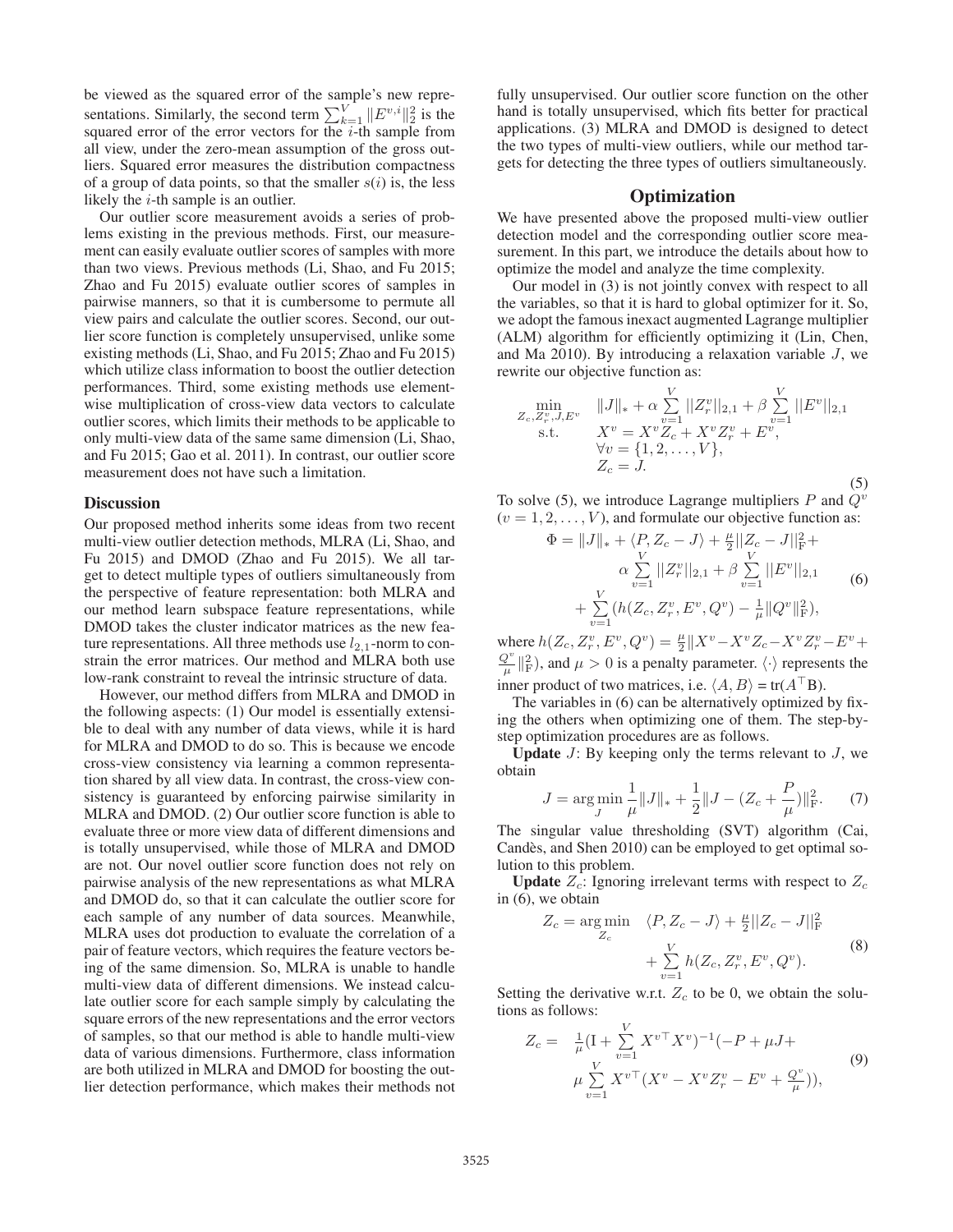| <b>Algorithm 1.</b> Optimization of (3)                                                |
|----------------------------------------------------------------------------------------|
| <b>Input:</b> Multi-view data $\mathcal{X} = \{X^1, X^2, \ldots, X^v, \ldots, X^V\},\$ |
| parameters $\alpha$ and $\beta$ .                                                      |
| Initialize $Z_c = J = P = 0$ ,                                                         |
| ${Z_r^v}_{v=1}^V = {E^v}_{v=1}^V = {Q^v}_{v=1}^V = 0,$                                 |
| $\rho = 1.3, \mu = 10^{-4}, \mu_{\text{max}} = 10^{10}, \sigma = 10^{-6}.$             |
| while <i>not converged</i> do                                                          |
| 1: update $J$ using (7).                                                               |
| 2: update $Z_c$ using (9).                                                             |
| 3: update $\{Z_r^v\}_{v=1}^V$ using (11).                                              |
| 4: update $\{E^v\}_{v=1}^V$ using (13).                                                |
| 5: Update P and $\{Q^v\}_{v=1}^V$ using (14) and (15), respectively.                   |
| 6: Update the penalty parameter $\mu$ by                                               |
| $\mu = \min(\mu_{\max}, \rho \mu)$                                                     |
| 7: Check the convergence conditions:                                                   |
| $  X^v - X^v Z_c - X^v Z_v^v - E^v  _{\infty} < \sigma$<br>and                         |
| $  Z_c - J  _{\infty} < \sigma$                                                        |
| end while                                                                              |
| <b>Output:</b> $Z_r^v$ , $E^v$                                                         |

**Update**  $Z_r^v$ : Keeping the terms relevant only to  $Z_r^v$ , we have

$$
Z_r^v = \underset{Z_r^v}{\text{arg min}} = \alpha \| Z_r^v \|_{2,1} + \frac{\mu}{2} h(Z_c, Z_r^v, E^v, Q^v). \tag{10}
$$

Following (Nie et al. 2010), we can get the solution as follows

$$
Z_r^v = -(2\alpha R_z + \mu X^{v\top} X^v)^{-1} \left(\mu X^{v\top} (X^v Z_c + E^v - X^v - \frac{Q^v}{\mu})\right).
$$
 (11)

where  $R_z$  is a diagonal matrix, *i.e.*,  $R_z$  =  $diag(r_z^1, r_z^2, \cdots, r_z^n)$ , with  $r_z^i = \frac{1}{2\sqrt{||z_r^{v,i}||_2^2 + \epsilon}}$   $\epsilon$  is a small constant used to avoid trivial solution, and  $Z_r^{v,i}$  is the *i*-th row of  $Z_r^v$ .

**Update**  $E^v$ : Similarly, ignoring terms independent of  $E^v$ , we have

$$
E^{v} = \underset{E^{v}}{\arg\min} \frac{\beta}{\mu} ||E^{v}||_{2,1} + \frac{1}{2} ||E^{v} - (X^{v} - X^{v} Z_{c} - X^{v} Z_{r}^{v})||_{\text{F}}^{2}.
$$
\n
$$
-X^{v} Z_{r}^{v} + \frac{Q^{v}}{\mu}) ||_{\text{F}}^{2}.
$$
\n(12)

The solution of this type of problems has been discussed in (Liu, Lin, and Yu 2010). Specifically, let  $\Omega = X^v - X^v Z_c X^v Z_r^v + \frac{Q^v}{\mu}$ , the solution of  $E^v$  then has the following form:

$$
e_i^v = \begin{cases} \frac{\|\Omega_i\| - \beta}{\|\Omega_i\|} \Omega_i, & \text{if } \beta < \|\Omega_i\|, \\ 0, & \text{otherwise.} \end{cases}
$$
(13)

where  $e_i^v$  is the *i*-th column is of  $E^v$ .

**Update** P and  $Q^v$ : P and  $Q^v$  are multipliers, we update them as follows:

$$
P = P + \mu(Z_c - J) \tag{14}
$$

$$
Q^{v} = Q^{v} + \mu (X^{v} - X^{v} Z_{c} - X^{v} Z_{r}^{v} - E^{v}).
$$
 (15)

The complete optimization procedures are outlined in Algorithm 1.

Table 1: Basic information of five datasets from UCI Machine Learning Repository.

|           | 200 | letter | wine | wdbc | $_{mna}$ |
|-----------|-----|--------|------|------|----------|
| # class   |     |        |      |      |          |
| # sample  | 101 | 1300   | 178  | 569  | 768      |
| # feature | 16  |        |      | 30   |          |

# Complexity Study

In this part, we study the complexity of our model. There are three dominant time-cost components, i.e., low-rank optimization on J and matrix multiplication and matrix inverse on  $Z_c$  and  $Z_r^v$ . Specifically, low-rank optimization on  $J \in \mathbb{R}^{n \times n}$  would cost  $\mathcal{O}(n^3)$ . When n is very large, this step would be very expensive. Fortunately, according to Theorem 4.3 of (Liu et al. 2013), the SVD for J could be sped up to  $\mathcal{O}(rn^2)$  where r is the rank of J. Each of the general multiplication takes  $\mathcal{O}(n^3)$ . The inverse operators also cost  $\mathcal{O}(n^3)$ . Thus, the time complexity of the steps 2-3 (Algorithm 1) is  $\mathcal{O}(n^3)$ .

# Experimental Results

We employ six datasets for performance evaluation. Among them, five come from UCI Machine Learning Repository<sup>1</sup>, i.e., *zoo*, *letter*, *wine*, *wdbc*, and *pima*. Table 1 shows the basic information about the five datasets. One thing worth to be noted is that there are totally 20000 samples for the 26 letters in the *letter* dataset, with each letter containing 700∼900 samples. To save evaluation time, following the strategy of (Li, Shao, and Fu 2015), we randomly select 50 samples for each letter, producing a subset of 1300 samples for our experiments. The last dataset is *BUAA VisNir*, which comprises of facial images of 150 persons, with 9 visual and 9 near infrared images for each person. The faces for the same identity can be considered as two different views, as they were collected in different conditions. Following previous methods, we vectorize the image pixel intensity values and project the feature vectors into a 100-dimensional latent space by PCA (Zhao and Fu 2015).

We employ four multi-view outlier detection algorithms for comparison: HOrizontal Anomaly Detection (HOAD) (Gao et al. 2011), anomaly detection via Affinity Propagation (AP) (Marcos Alvarez et al. 2013), Multi-view Low-Rank Analysis (MLRA) (Li, Shao, and Fu 2015), and Dual regularized Multi-view Outlier Detection (DMOD) (Zhao and Fu 2015). For AP, we utilize the  $l_2$  distance with HSIC to yield better performance. For all methods, we carefully tune the parameters and report the best results.

All the six datasets are naturally outlier-free. To generate the three types of outliers, we follow (Gao et al. 2011) and pre-process the data as follows: First, we split the feature vectors into V subsets ( $V \ge 2$ ); each subset is considered as one data view. This feature splitting procedure is not necessary for the *BUAA VisNir* dataset, because it naturally composes of data from two sources. Second, we generate the three types of outliers: For the class outlier, we

<sup>1</sup> http://archive.ics.uci.edu/ml/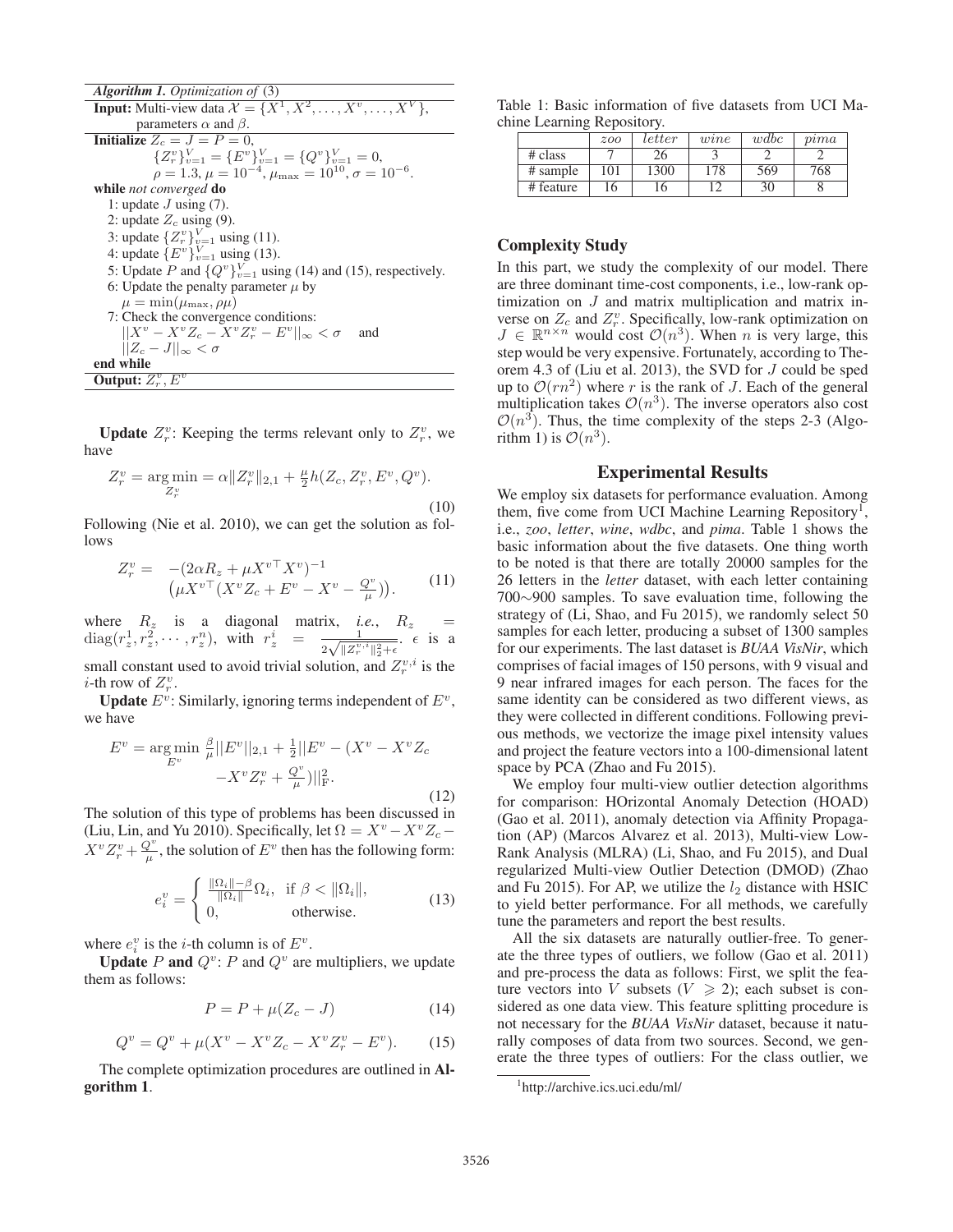Table 2: AUC values (mean  $\pm$  standard deviation) on five datasets with outlier level 5% for each of the three types. The best and second best results are in red and blue, respectively.

|             | Two views |      |      | Three views |        |                                                                                                                                                                                                                                                                                    |      |      |      |        |
|-------------|-----------|------|------|-------------|--------|------------------------------------------------------------------------------------------------------------------------------------------------------------------------------------------------------------------------------------------------------------------------------------|------|------|------|--------|
|             | 7.00      | wine | wdbc | pima        | letter | 700                                                                                                                                                                                                                                                                                | wine | wdbc | pima | letter |
|             |           |      |      |             |        | $HOAD   0.63 \pm 0.05   0.74 \pm 0.08   0.67 \pm 0.07   0.67 \pm 0.10   0.31 \pm 0.05   0.58 \pm 0.08   0.62 \pm 0.10   0.66 \pm 0.07   0.61 \pm 0.19   0.28 \pm 0.09   0.67 \pm 0.07   0.67 \pm 0.07   0.67 \pm 0.07   0.67 \pm 0.07   0.68 \pm 0.07   0.69 \pm 0.07   0.69 \pm $ |      |      |      |        |
| AP          |           |      |      |             |        | $[0.85 \pm 0.03]$ $0.79 \pm 0.03]$ $0.98 \pm 0.01$ $[0.74 \pm 0.02]$ $0.89 \pm 0.01]$ $0.78 \pm 0.06$ $[0.73 \pm 0.03]$ $0.91 \pm 0.01]$ $0.52 \pm 0.02]$ $0.75 \pm 0.02$                                                                                                          |      |      |      |        |
|             |           |      |      |             |        | $D_{\text{MOD}}[0.76 \pm 0.11]0.84 \pm 0.15]0.86 \pm 0.04]0.77 \pm 0.07]0.85 \pm 0.01]0.75 \pm 0.06]0.84 \pm 0.04]0.84 \pm 0.04]0.80 \pm 0.02]0.79 \pm 0.01]0.89 \pm 0.02]0.79 \pm 0.01]0.89 \pm 0.02]0.79 \pm 0.03]$                                                              |      |      |      |        |
|             |           |      |      |             |        | $MLRA$ $ 0.74 \pm 0.05 0.83 \pm 0.04 0.88 \pm 0.02 0.77 \pm 0.04 0.80 \pm 0.02 0.74 \pm 0.08 0.84 \pm 0.03 0.84 \pm 0.02 0.76 \pm 0.02 0.79 \pm 0.02 0.79 \pm 0.02 0.79 \pm 0.02 0.79 \pm 0.02 0.79 \pm 0.02 0.79 \pm 0.02 0.79 \pm 0.02 0.79 \pm 0.02 0.79 \pm 0.0$               |      |      |      |        |
| <b>Ours</b> |           |      |      |             |        | $0.89 \pm 0.04$ $0.89 \pm 0.03$ $0.98 \pm 0.01$ $0.85 \pm 0.01$ $0.91 \pm 0.01$ $0.86 \pm 0.04$ $0.88 \pm 0.03$ $0.97 \pm 0.01$ $0.83 \pm 0.02$ $0.87 \pm 0.02$                                                                                                                    |      |      |      |        |

Table 3: AUC values (mean  $\pm$  standard deviation) on the *BUAA VisNir* dataset with outlier level 5% for each of the three types.

|             | AUC (mean $\pm$ standard deviation) |
|-------------|-------------------------------------|
| <b>HOAD</b> | $0.71 + 0.02$                       |
| AP          | $0.96 \pm 0.01$                     |
| <b>DMOD</b> | $0.89 \pm 0.01$                     |
| MLRA        | $0.90 \pm 0.09$                     |
| Ours        | $0.99 + 0.01$                       |
|             |                                     |

randomly select two objects from two different classes and swap their feature vectors in  $\lfloor \frac{V}{2} \rfloor$  view(s) but not in the other view(s). For attribute outlier, we randomly choose a sample, and replace its feature in all views by random values. For class-attribute outlier, we take two objects from two different classes and swap the feature vectors in  $\left[\frac{V}{2}\right]$  view(s), while replace the feature vectors of the two classes with random values in the other view(s).

We follow previous methods (Li, Shao, and Fu 2015) and use AUC (area under ROC curve) as performance evaluation metric. The same evaluation procedure are also adopted, by randomly generating outliers for 50 times, evaluating each method on the 50 sets, and reporting the average AUC value.

# UCI Datasets

Table 2 shows the AUC values (mean  $\pm$  standard deviation) on the five UCI datasets. The two-view cases and three-view cases correspond to two and three splittings of the original features, respectively. Please note that the implementations of all baseline methods are designed for two-view data. Their AUC values for three-view data are generated by averaging the AUC values from all three pairs of views.

From Table 2, we can observe that the proposed method consistently outperforms all the baseline methods, often by large margins, in both two- and three-view cases. Some baseline methods can reach comparable performances with ours in some datasets, but perform much worse than ours in the other datasets. A typical example is AP, which reaches the same AUC value as ours in the *wdbc* dataset for the twoview case, but its AUC value is more than 30 percents inferior to ours in the *pima* dataset for the three-view case.

Comparing the AUC values for the two-view cases and three-views cases, we observe that there are performance drops for most methods in the majority of the datasets. The reasons could be as follows: (1) The feature dimension in

| Table 4: Average AUC values with two types of outliers. The |  |
|-------------------------------------------------------------|--|
| outlier level is $10\%$ for each type.                      |  |

|                    | <b>HOAD</b> | AP   | <b>DMOD</b> | <b>MLRA</b> | Ours |
|--------------------|-------------|------|-------------|-------------|------|
| <i><b>ZOO</b></i>  | 0.63        | 0.80 | 0.71        | 0.72        | 0.85 |
| wine               | 0.49        | 0.74 | 0.78        | 0.77        | 0.80 |
| wdbc               | 0.57        | 0.97 | 0.76        | 0.76        | 0.97 |
| pima               | 0.60        | 0.68 | 0.77        | 0.73        | 0.80 |
| letter             | 0.38        | 0.86 | 0.81        | 0.77        | 0.88 |
| <i>BUAA-VisNir</i> | 0.71        | 0.91 | 0.78        | 0.86        | 0.96 |

each view for the three-view case is smaller than that in the two-view case, leading to vaguer data grouping structure, thereby inferior outlier assignment results. (2) The ratio of abnormal features versus overall feature in the three-view case is lower than that in the two-view case. For the class and class-attribute outliers, half features are swapped in the two-view case, while only 1/3 features are swapped for the three-view case. The higher abnormal feature rate makes it is easier to detection outliers from the two-view data.

In some datasets, some methods perform even better in the three-view case than that in the two-view case. Apart from the reasonable fluctuations caused by AUC value averaging, we speculate another reason may be that these methods favor the feature structures for two-view case than that in the three-view case.

It is noticed that our method is much more stable than the baseline methods when extended from two views to three views. This is within our expectation because our method is essentially extensible to any number of data views.

#### BUAA-VisNir Dataset

Table 3 shows the experimental results on the *BUAA Vis-Nir* dataset. We can see that our proposed method identifies nearly all the outliers and gains AUC value of 99.4%. One possible reason for the near-perfect performance is that both the visual data and near infrared data are of favorable grouping structures, so that the outliers can be easily identified.

# Analytical Experiments

Impact of Outlier Rate. We show in Table 2 the results when each of the three types of outliers account for 5% of the total samples. To further evaluate the robustness of our method to outliers, we experiment on data corrupted by higher percentages of outliers. As shown in Figure 3, we report the results on the *zoo* dataset with outlier rate of 5%,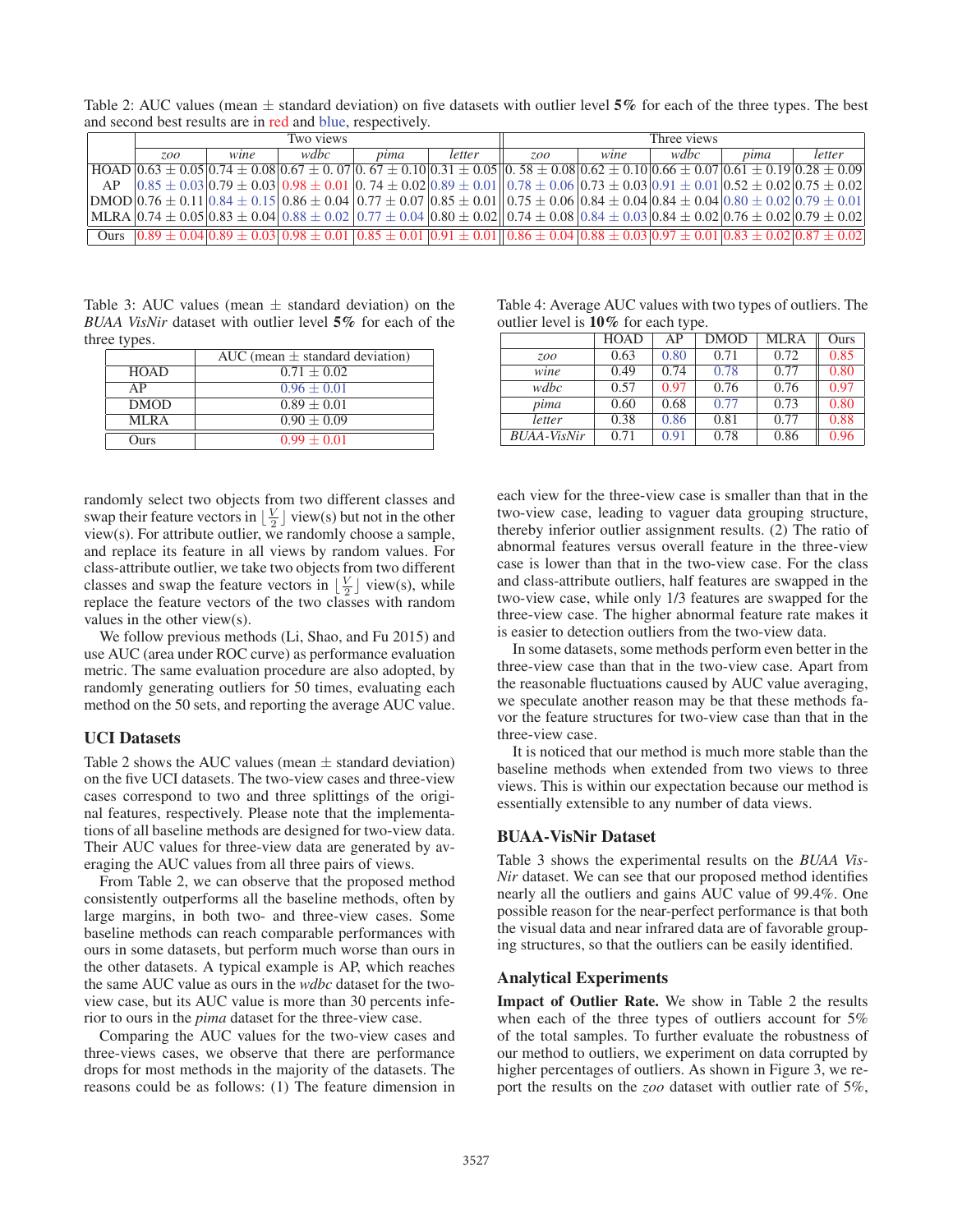

Figure 2: Analytical experiments on the *zoo* dataset. (a): The AUC values with different values of α and β. (b): The AUC values with different values of  $\lambda$ . (c): Convergence curve of the proposed method.



Figure 3: The AUC values with different percentages of outliers for each outlier type.

10%, 15% and 20% for each of the three types of outliers. We can observe that our proposed method consistently outperforms the others with all outlier rates. This substantiates the robustness of the proposed method.

Performance with Two Types of Outliers. The above experiments show that our method outperforms existing methods in detecting three types of outliers simultaneously. Since the third type of outliers are introduced firstly in this paper and are not what existing methods target for, we conduct an additional set of experiments to show our superior performances are not merely due to the introduction of the third type of outliers. We corrupt the six datasets only by class and attribute outliers and test if our method has advantages over existing ones in their favored setting. Table 4 shows the results with outlier level is 10% for both outlier types. We can see that our method still outperforms the existing methods in this setting. This further proves the superiority of our method in detecting multi-view outliers.

Parameter Analysis. Our method has three major parameters,  $\alpha$ ,  $\beta$ , and  $\lambda$ , where  $\alpha$  and  $\beta$  are used to balance different terms of the objective function.  $\lambda$  is utilized in our outlier

score function to weight different components. We first fix λ and evaluate the impact of  $\alpha$  and  $\beta$ . Figure 2(a) shows the AUCs when we permute the combinations of  $\alpha$  and  $\beta$  in  $\{0.01, 0.05, 0.1, 0.5, 1.0, 5.0, 10\}$  on the *zoo* dataset. We can observe that our method is fairly robust with various values of  $\alpha$  and  $\beta$ . We set  $\alpha = 1$  and  $\beta = 1$  as default.

We further evaluate the impact of  $\lambda$  on the performance with fixed  $\alpha$  and  $\beta$ . Figure 2(b) shows the change of AUC with respect to different values of  $\lambda$ . We can see that the proposed method maintains good performances within a wide range for the value of  $\lambda$ . In practice, we choose  $\lambda = 0.1$ as default. Note although we show here only the parameter analysis results on the zoo dataset, similar results can be obtained in the other datasets as well.

Convergence Analysis. To analyze the convergence property of the proposed model, we calculate the relative errors of the model on every view  $\{ \|X^v - X^v Z_c + X^v Z_r^v + \|X^v - X^v Z_c\}$  $E^v \Vert_F / \Vert X^v \Vert_F$   $\big\|_{v=1}^V$  in each iteration. The change of the maximal relative error w.r.t. iteration among all views on the zoo dataset is shown in Figure 2(c). We can see that the maximal relative error decreases quickly first and remains stable. This shows the good convergence property of our model.

Running Time *w.r.t.* View Number. In the case where there are three or more views, our method does not rely on permuting all pairs of views. So the running time of our method would not increase quadratically w.r.t. the increase of view number. This is an appealing benefit of our method over the existing ones. To verify this, we test in the zoo dataset by splitting it into two and four subsets, and the corresponding running times of our method are 0.59 and 0.73, respectively. We can see that there is only 23% increase for the running time when the view number is doubled. This indicates the benefit of our method in dealing with data with many views.

# **Conclusions**

We have presented in this paper a new multi-view outlier detection method, which avoids the limitation of the existing ones that is difficult to extend from two views to three or